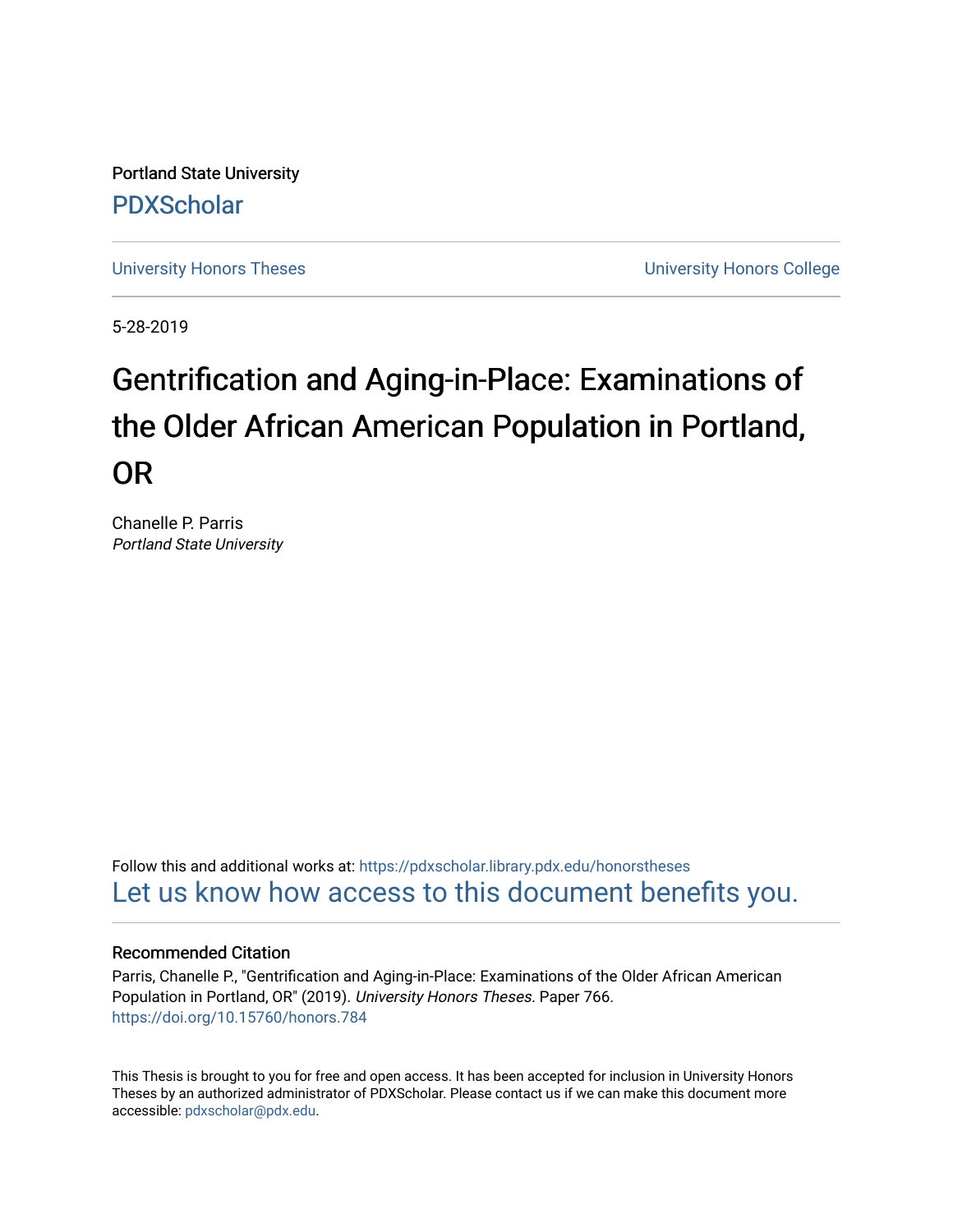# Gentrification and aging-in-place: Examinations of the older African American population in Portland, OR

by Chanelle Parris

An undergraduate Honors Thesis submitted in partial fulfillment of the requirements for the degree of Bachelor of Science in University Honors and Psychology

> Thesis Advisor Raina Croff, Ph.D. Assistant Professor of Neurology, OHSU

> > Portland State University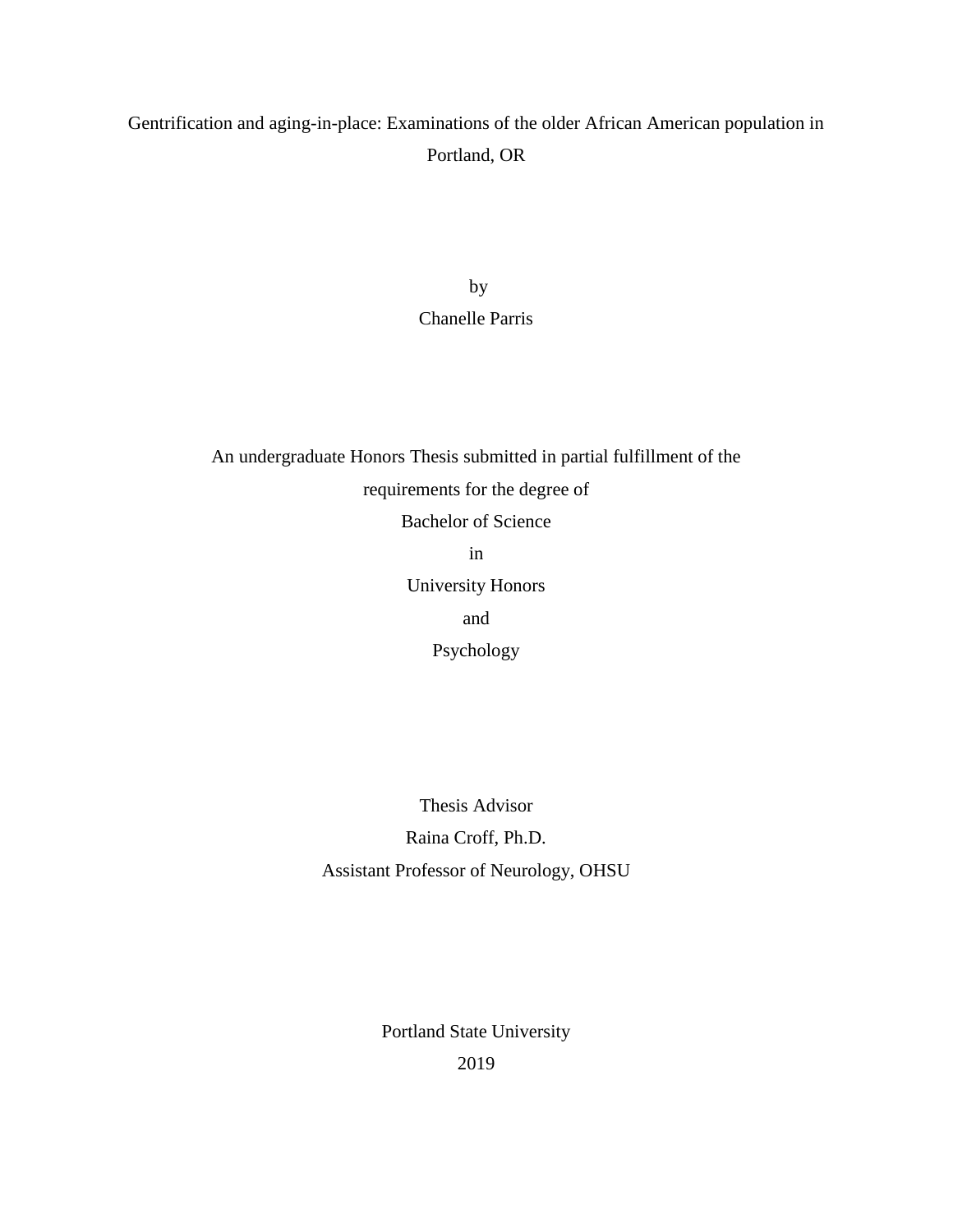# **Introduction**

In the United States, Black populations are nearly twice as likely to develop Alzheimer's disease (AD) and related dementias (ADRDs) compared to their non-Hispanic White counterparts, suggesting a racial health disparity (Manly, Jacobs & Mayeux, 1999). Additionally, these groups largely present with AD at an earlier age, but later in the disease course (Barnes & Bennett 2014). Similar ADRD increases are seen in Latinx populations who present with rates 1.5 times greater than White groups. This inequality is of particular relevance in the US which continues to grow and increase in racial and ethnic diversity. Moreover, as the option to age-inplace becomes more accessible, the role of the immediate neighborhood increases in significance as one's mobility decreases. While the process of gentrification continues to be embraced in US, its effects primarily negatively impact minority ethnic populations. The aim of this study is to investigate the effects of gentrification on the older Black population in the North and Northeast neighborhoods of Portland, Oregon. Specifically, in what ways does neighborhood change manifest and how does this ongoing and pervasive change affect the cognitive health of an aging minority group?

Alzheimer's disease is neurodegenerative, characterized by severe cognitive impairment and memory loss, with age being the greatest risk factor. An individual's risk of an AD diagnosis increases by 10% starting at age 65, then by 50% when aged 85 years and older (Barnes  $\&$ Bennett, 2014). As research has yet to identify genetic differences of the disease on the basis of race or ethnicity, it is important to examine alternative factors and influences that may explain the disparity in ADRD rates. Black populations largely present higher rates of comorbid diseases, such as diabetes, hypertension, vascular heart disease and some cancers, that may underscore an increased vulnerability to cognitive decline and AD development (Mays, Cochran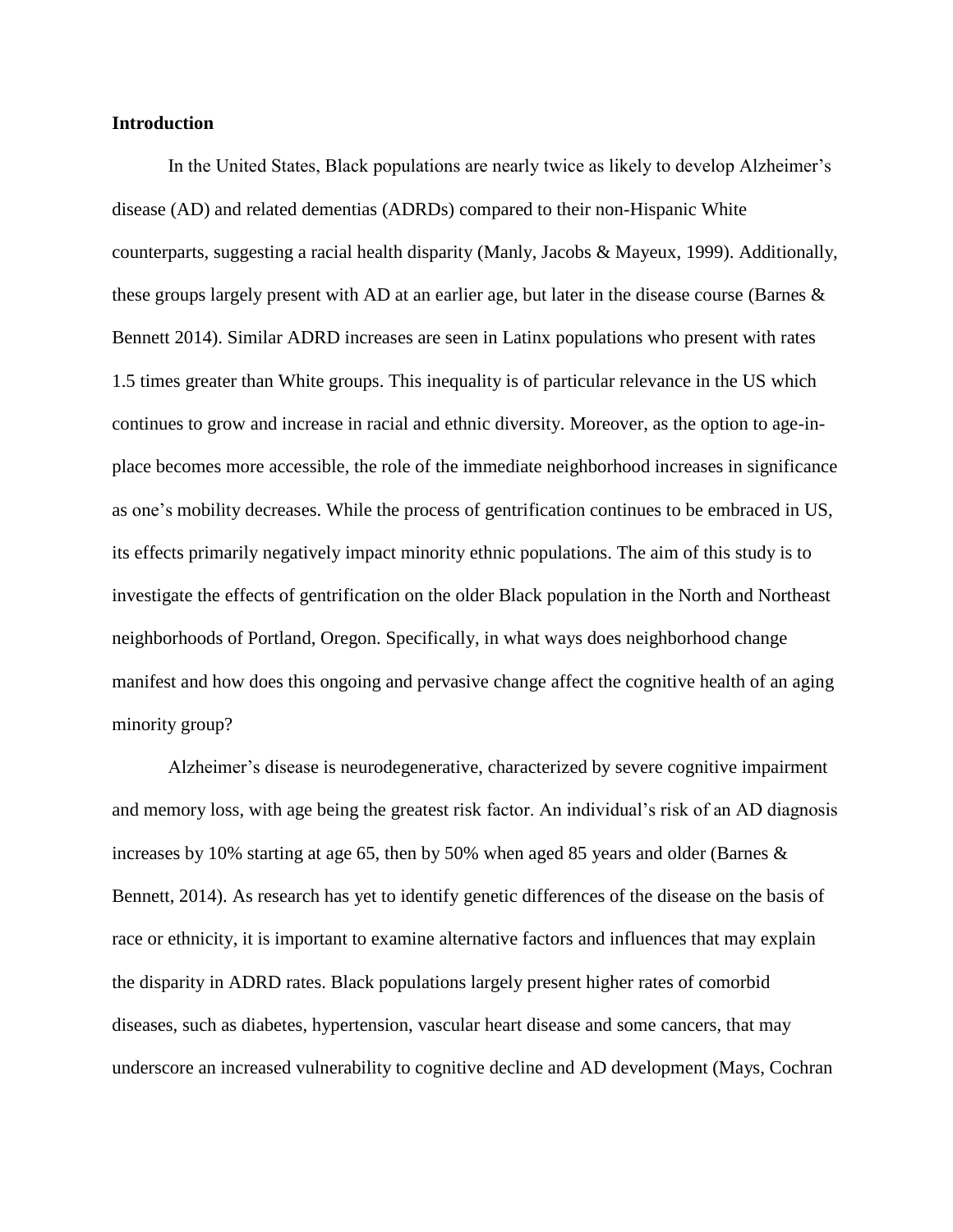& Barnes, 2007). Additionally, much of the early Alzheimer's research was conducted using non-Hispanic White sample populations (Barnes & Bennett, 2014). These results were then generalized for a diverse population and used to inform the accepted understanding and presentation of the disease, its progression, diagnostic criteria and treatment options. Though efforts to investigate the health discrepancies have increased in recent years through the use of more diverse samples and studies that independently analyze these groups, the process is not timely. Current estimates indicate that by the year 2050, the population of older adults in the US, individuals aged 65 years and older, will grow to 20%; and of that proportion, 42% are expected to be minority ethnic people (Barnes & Bennett, 2014). This is expected to create an increased medical burden as AD is currently the sixth leading cause of death in the US, fifth among older adults (Matthews, Xu, Gaglioti, Holt, Croft, Mack, McGuire, 2019).

Emerging research that employs the sociocultural perspective takes into consideration the mitigating factors that may affect the health of minority ethnic populations. The Health Belief Model suggests that past and current experiences with racism have created barriers that limit access to proper brain health information and adequate brain care (Rosenstock, Stretcher, Becker, 1988; Sayegh & Knight, 2013). To support this claim, we see that Black populations broadly underestimate the danger of AD, as well as their individual risk of diagnosis. Moreover, older Black adults are more likely to dismiss the early signs of cognitive decline, assuming instead that it is a normal part of the aging process, a direct consequence of health miseducation (Barnes & Bennett, 2014). As a result, when they do eventually seek medical attention, they often present at more advanced stages of disease progression.

In order to more directly address this disparity, non-pharmacological solutions are needed for groups at risk or currently suffering from increased rates of cognitive impairment. Modifiable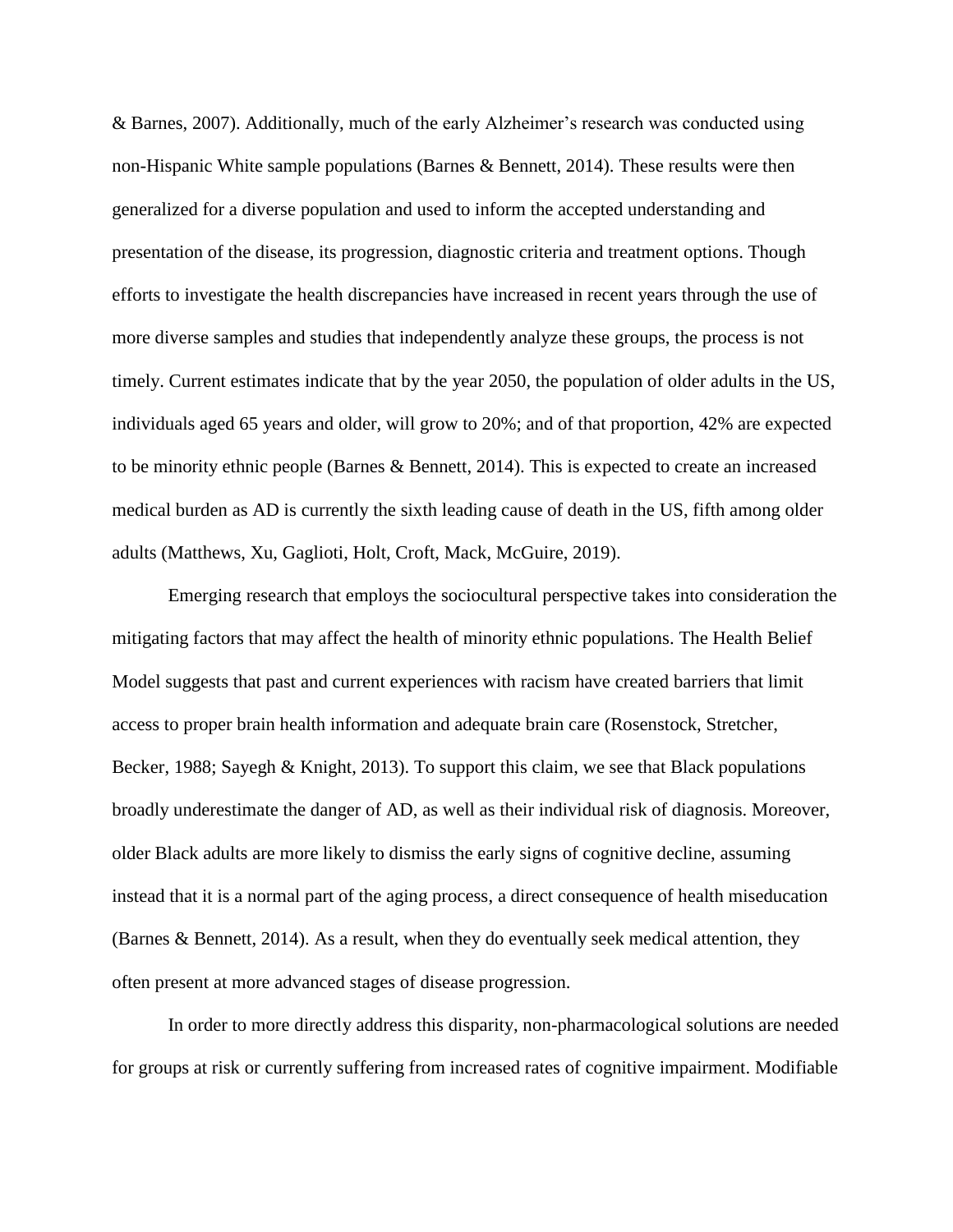factors such as exercise, social engagement and cognitive stimulation have been proposed as preventative care alternatives that may reduce or delay progression of cognitive decline (Alzheimer's Association, 2016). Research finds that frequent engagement in cognitively stimulating activities, together with active social networks, is related to a reduced risk of ADRD (Wilson, Mendes de Leon, Barnes, Schneider, Bienias, Evans, Bennett, 2002; Barnes & Bennett, 2014). As the option to age-in-place is becomes more appealing to older adults, the neighborhood they inhabit becomes an important daily motivator for the implementation of these positive brain health activities (Smith, Lehning & Kim, 2018).

In the United States, gentrification has more than doubled in the last three decades – from 9 percent to 20 percent (US Census Bureau, 2013). This process most frequently affects lowincome, minority ethnic neighborhoods, where residents are forced out and rapid change progresses without consideration for long-standing community networks. Though the topic of gentrification, in terms of urban planning, is well informed; there is a lack of research investigating the psychological effects on members of the resulting displaced community. As of 2013, Portland, Oregon ranked the largest and fastest gentrifying city in the country, with 58% of its neighborhoods gentrified or in the process (US Census Bureau). In areas such as Portland, where large minority groups have historically lived, neighborhood losses and broken community ties can introduce undue stress and social isolation to an older population (Burns, Lavoie, Rose, 2012). As the trend toward gentrification and neighborhood change continues in major US cities, it is important to understand the psychological stress placed on the affected populations, which can negatively impact physical, mental and cognitive health (Mays, Cochran, Barnes, 2007).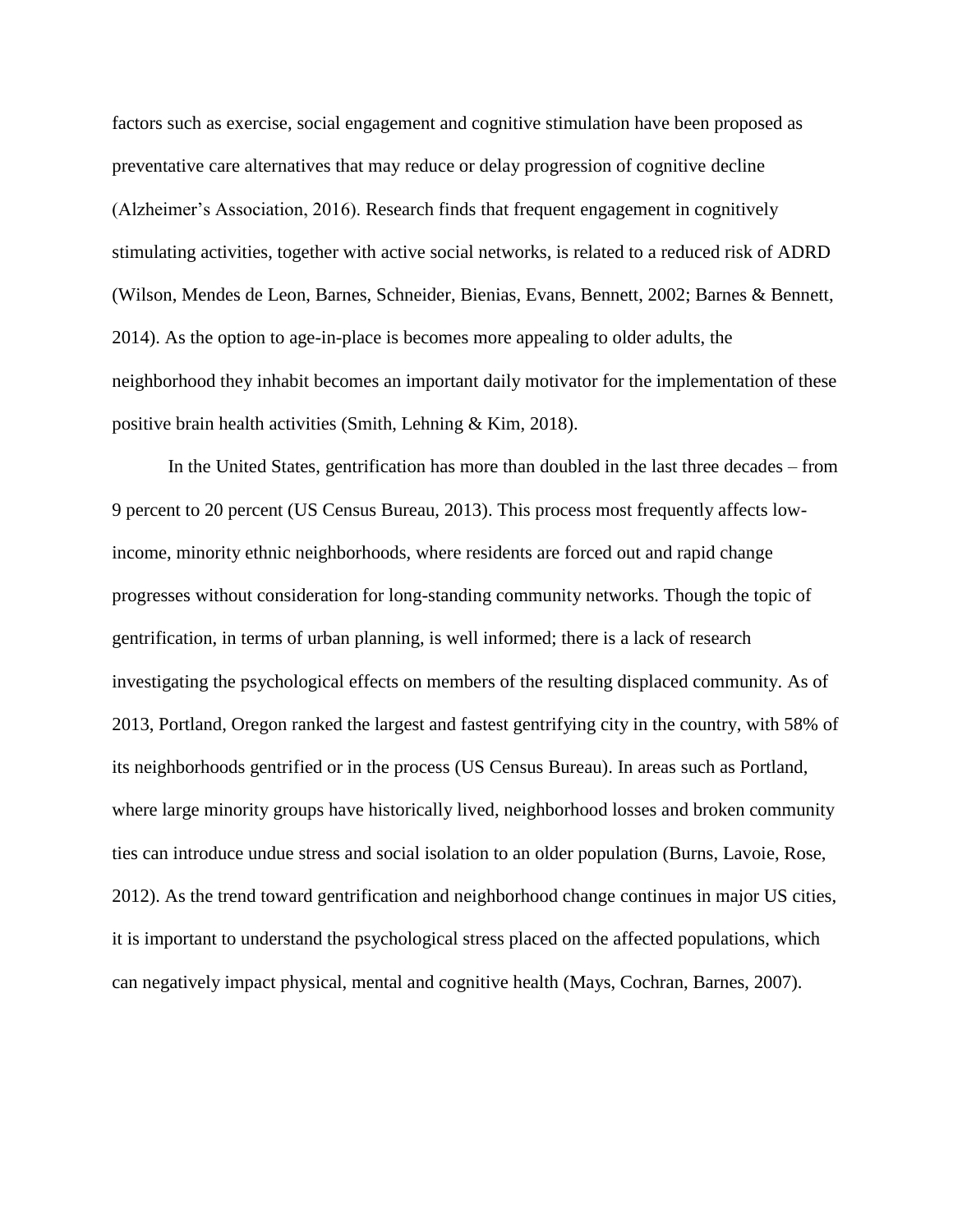# **Methods**

# *SHARP Program*

The Sharing History through Active Reminiscence and Photo-Imagery (SHARP) program led by Raina Croff, Ph.D., at Oregon Health & Science University (OHSU), is an intervention aimed at improving the cognitive health of the aging Black population in Portland, Oregon (Croff, 2018). The study's primary objective was to increase physical activity, cognitive stimulation and social engagement that could delay or reduce cognitive decline that leads to dementia. This was achieved through the use of culturally relevant 1-mile walking routes through historically Black neighborhoods in North and Northeast Portland. Routes were tracked via GPS and preprogrammed for participants on tablets provided by the SHARP program. In addition, each route utilized three Memory Markers and conversational reminiscence prompts that work to engage participants in conversation related to local history and place-based memories. Memory Markers were designed to be culturally meaningful, archival images of Black life and community within the neighborhood from 1940 to 2010; this time period reflects a great shift from prosperity to community disconnection as a result of neighborhood change.

The study, which took place in 2017, engaged18 community-dwelling African Americans aged 55 years and older without a prior Alzheimer's diagnosis in 6 months of small-group walking. Baseline Montreal Cognitive Assessments (MoCA) were administered at the beginning of the study to determine eligibility and establish a baseline. Based on the scores of the MoCA, 8 of the 18 participants were found to have mild cognitive impairment (MCI). Research concludes that individuals with MCI experience more memory loss than is normal for their age group (Alzheimer's Association, 2016). Participants were then organized in groups of three, referred to as triads, that remained intact throughout the program's six-month period. Groups were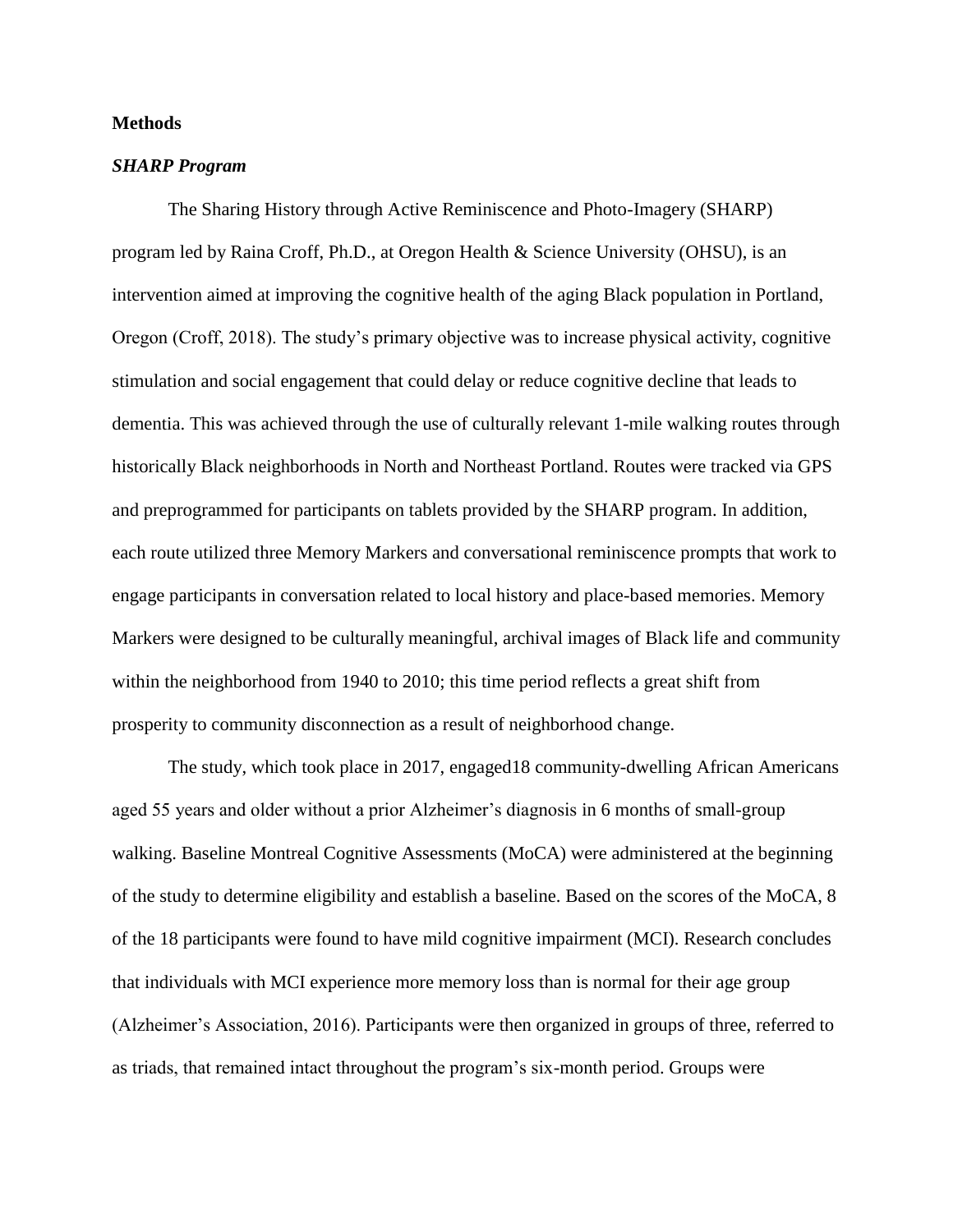organized with two participants with normal cognitive health and one participant with MCI. The use of triads allowed for open communication and discussion with like-minded individuals with similar shared experiences.

Participants were encouraged to speak openly and honestly about their experiences in the neighborhood, as well as, to describe and/or name surrounding locations and speak of any information relating to history of place. Memory Markers and the present built environment functioned not only as a form of cognitive stimulation during the route, but also to create a collaborative celebratory history of the Black community in the area. Many of these participants have been fixtures in the community for decades and have witnessed the changes over time. This acted as a further incentive for participants and illustrates the importance of place, both past and present. Together, in the space created by SHARP, participants were free to speak, express and reflect on their feelings about gentrification, the changing city landscape, and their new place in a different social environment. Finding alternative healing treatments for larger groups, such as the model presented by SHARP, creates safe spaces for collective healing and introduces proactive, culturally relevant brain health activities which may delay or reduce premature cognitive decline.

#### *Analysis*

Audio from each walk was recorded, transcribed and coded into storytables. Storytabling is an initial coding process developed by Dr. Croff whereby narratives are summarized and freecoded based on emergent themes and stories. Storytables serve as a sort of index for the large body of transcribed narratives. The storytabling method was performed by trained research assistants in an effort to reduce rater bias. For the purposes of this study, these compiled storytables were then re-coded in order to reflect a shared language and develop a codebook.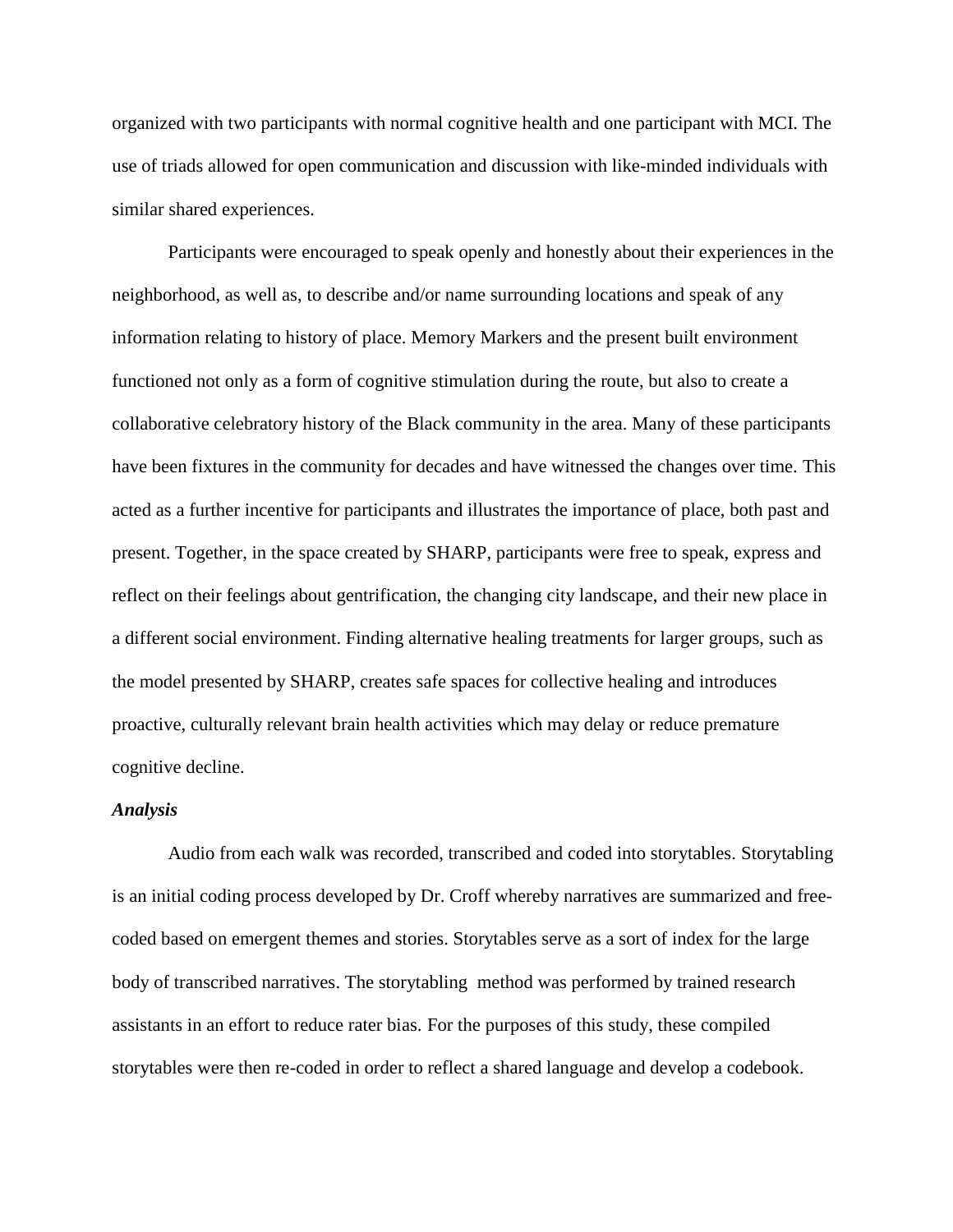Twenty-seven walking narratives were selected for analysis; though two were ultimately excluded at the start due to incomplete file uploads and audio recordings, resulting in a total of 25 storytables that each reflected a different walking route from the perspective of all 18 participants.

In order to create a cohesive codebook, three complete readthroughs of the storytables were conducted utilizing Glaser's Grounded Theory, an inductive coding technique that derives themes and codes organically based on the natural flow of discussion (Glaser, 1992). The first readthrough worked to establish a basic understanding of the narratives and to familiarize the analyst with the material. A second round of analysis resulted in rudimentary codes and subcodes that were created based on emerging themes and organized based on the shared language of the literature and the SHARP Program. The third and final round of coding sought to condense, define and organize the themes, codes and subcodes into the codebook. The resulting codebook was then only edited to reflect minor definition changes. Codes and themes related to gentrification were then examined and conceptualized in order to address the question of this study (see Table 1).

# **Results**

The coding process resulted in many themes that contribute to the question of the impact of gentrification on older Black cognitive aging. This was critical in order to establish an understanding of the history and community built in North and Northeast Portland by the Black population. This analysis focuses on three emergent themes: neighborhood and community, memory and neighborhood change.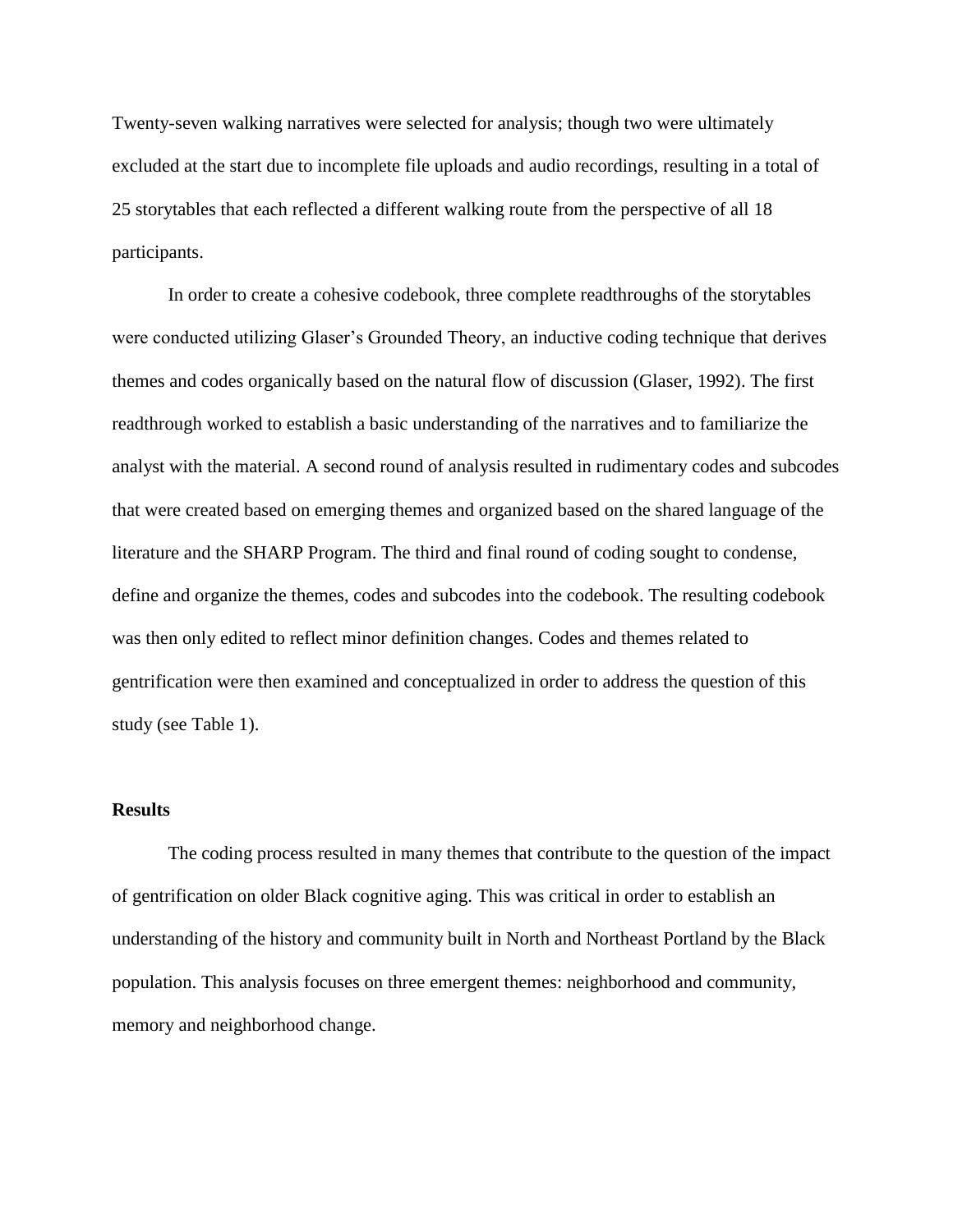# **NEIGHBORHOOD & COMMUNITY**

# *Neighborhood*

The first code that emerged during analysis, 'neighborhood', arose based on general mentions of place, as well as, conversations and discussions about the role and importance of specific neighborhood establishments. For instance, as many participants had grown up in the area, they often pointed out familiar locations of interest, such as the schools they attended, parks they played in and churches their family attended. Additional sub-codes within 'neighborhood' included discussions of neighbor relations and transportation throughout the area. Examples of familiar establishments and discussions of how place operated in daily life reinforces the strong connection and significance of the physical locations and landmarks.

#### *Community*

The term 'community' was created based on discussions of the tight-knit community (through connections with fellow community members) and the role participants themselves played in their neighborhood. Participants often spoke of their relationships and connections to fellow community members that were deeply ingrained within the neighborhood. Individuals had either grown up or lived in the area for a significant amount of time, resulting in close community and familial ties. It was common for family and friends to be spread throughout the neighborhood, illustrating a multi-generationality that helped establish the Black community. As one individual described:

*We had a big family here. My grandparents are here. All my aunts and uncles are here. On my mom's side. Yeah. And yeah so I was always aware. And they were*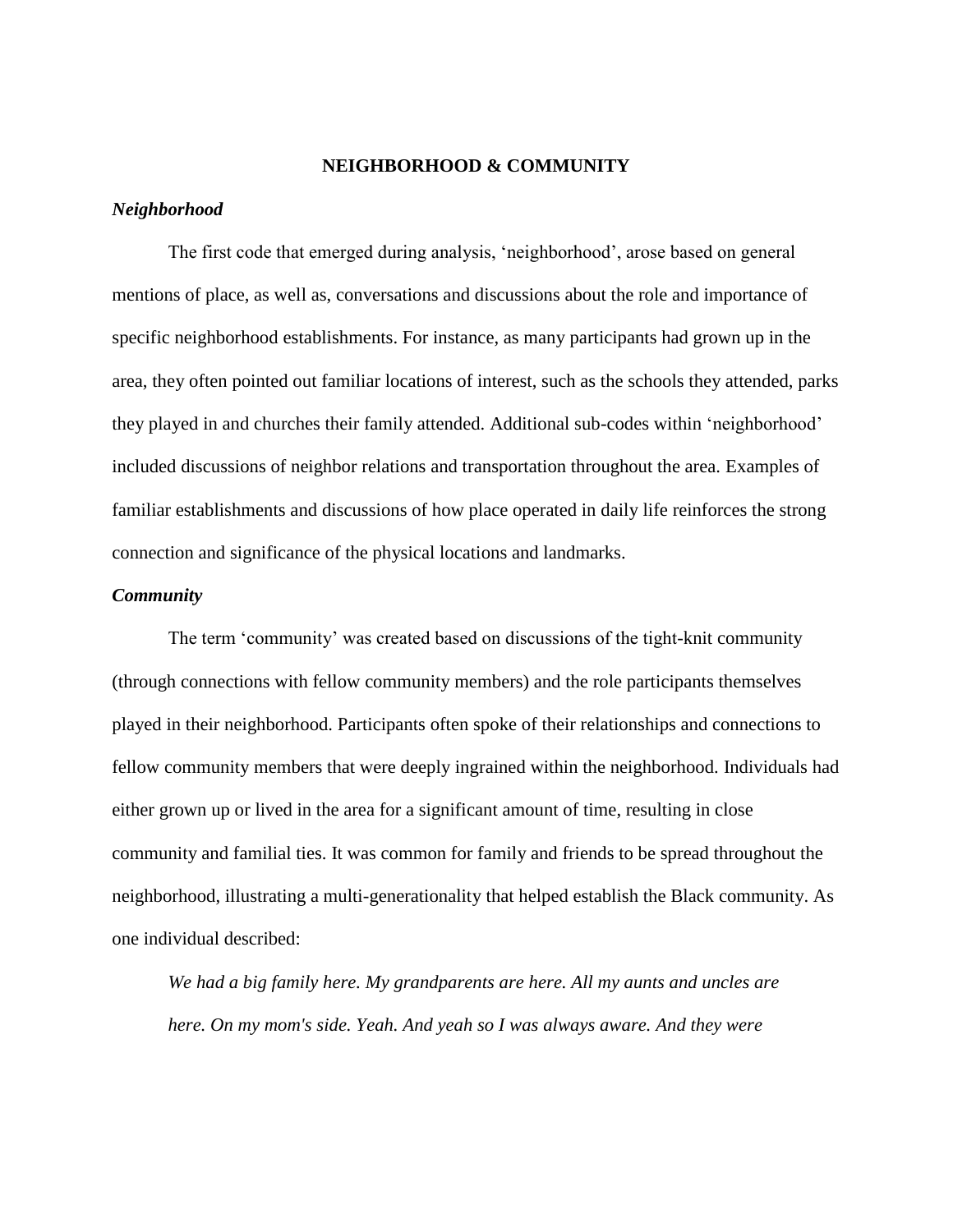*all living in different parts of the city, so there was no place you went where they didn't know.*

Participants who have lived in Portland's historically Black neighborhoods since their childhood reflected on how this close proximity established strong networks of support:

*Yeah, but along with knowing the people would report on you, it also gave me a sense of security because I knew that ... Oh little Maxey? You know? Yeah. Yeah. And people would look out for me. And I wasn't afraid. Because everybody knew everybody, and I think that is what's so important about community that I miss. And I think it probably prompted me to get involved with the Black Educational Center with my son. Because that really was a village. […] Really living in a village where we did look out for each other and each other's children.*

It was concluded that the creation of community is built on the sense of belongingness, acceptance and kinship that is created through the relationship of the physical space and the people within it.

Furthermore, conversations about and relating to community involvement worked to emphasize the current importance of community. This was illustrated through discussions of volunteering, community outreach, and the various ways in which participants kept up-to-date and active regarding changes in the neighborhood.

#### **MEMORY**

# *Community mapping (based on spatial memories)*

As they walked, participants frequently pointed out familiar locations and were able to name or describe its history based either on their connections to others (family members, friends and other community members) or through their own personal experiences. Detailed stories and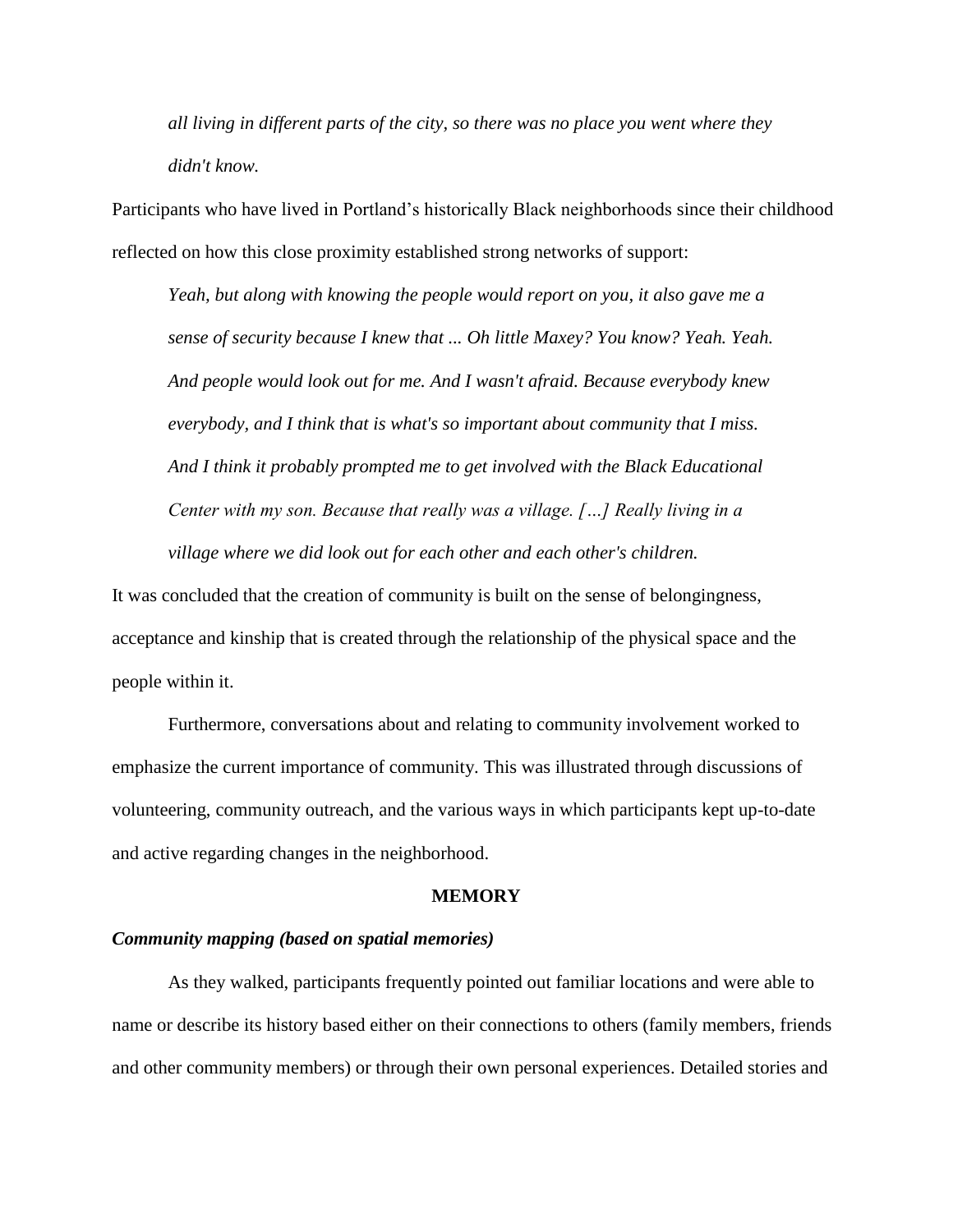histories that were formed around the place in question, were termed spatial memories; or, memories and knowledge that emerged due to the participant's specific location on the route. In a process later termed community mapping, participants displayed an ability to map the old neighborhood organization that they were once familiar with, and that no longer exists, on top of the existing landscape. This was achieved by relating their position along the walking route to memories and recollections of past experiences and interactions with people in and around the area, as seen in the following interaction:

Speaker A: *Okay. This is the beginning of Willy's corner.*

Speaker B: *Yeah, right here.*

Speaker C: *That's why you got a picture up there. Is that Willy? Yeah.*

Speaker B: *The big record.*

Speaker C: *Yes.*

Speaker D: *Oh, that's nice.*

Speaker C: *They putting these [historical plaques] on the corner now.*

Speaker A: *To reflect what used to-*

Speaker C: *That used to be here.*

Speaker D: *There was a record shop, our only black record shop?*

Speaker C: *Yes.*

Speaker D: *You would have never thought. Willy was not outgoing, he was quiet, he had this barbershop, and he did that to the day he died. And he had the record shop, so it was two buildings with space in between them. And that was the only place we could come buy our records. Our little '45s back in the day.*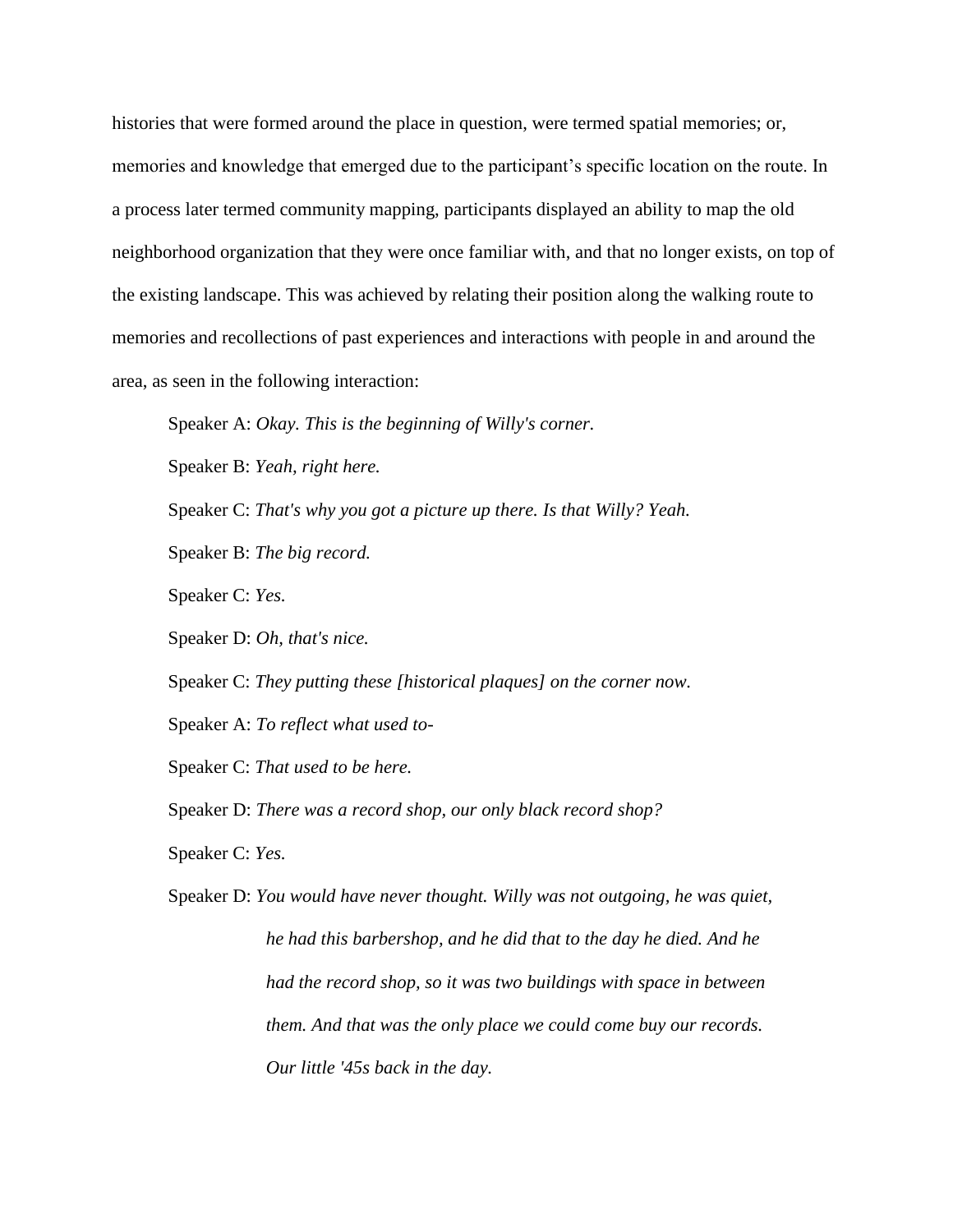Speaker C: *Yeah.*

Speaker A: *The best part, who was it? [name] , they used to be in the record shop. Oh, and [name] , the one with the eye.*

Speaker C: *Oh, yeah.*

Speaker A: *[name] ?... We used to go in there and he would just ... We would act like we were buying records, but we would go in there just to hear the music, and it turned into a mini party. And he don't kick nobody out but we all having a good time.*

However, both these processes, spatial memories and community mapping, were most effective when participants were previously familiar with the neighborhood. If they had not lived in or frequented the area of interest, then these processes were underdeveloped or nonexistent. Analysis also illustrated that neighborhood change could easily disrupt these memory and recall abilities.

Lastly, the shared backgrounds of the SHARP participants (all long-standing residents of the N/NE Portland neighborhood, with similar race and age experiences) facilitated a collaborative problem-solving environment. When walking in less familiar areas, triads often shared fragments of memories or location information in an effort to remember and remap the old neighborhood. This process was referred to as active reminiscence, as the participants were working together in the moment to recall related information in an attempt to remember.

# **NEIGHBORHOOD CHANGE**

It is important to recognize the ways in which gentrification is observed and noted by those directly affected by it. This was achieved through the examination of the code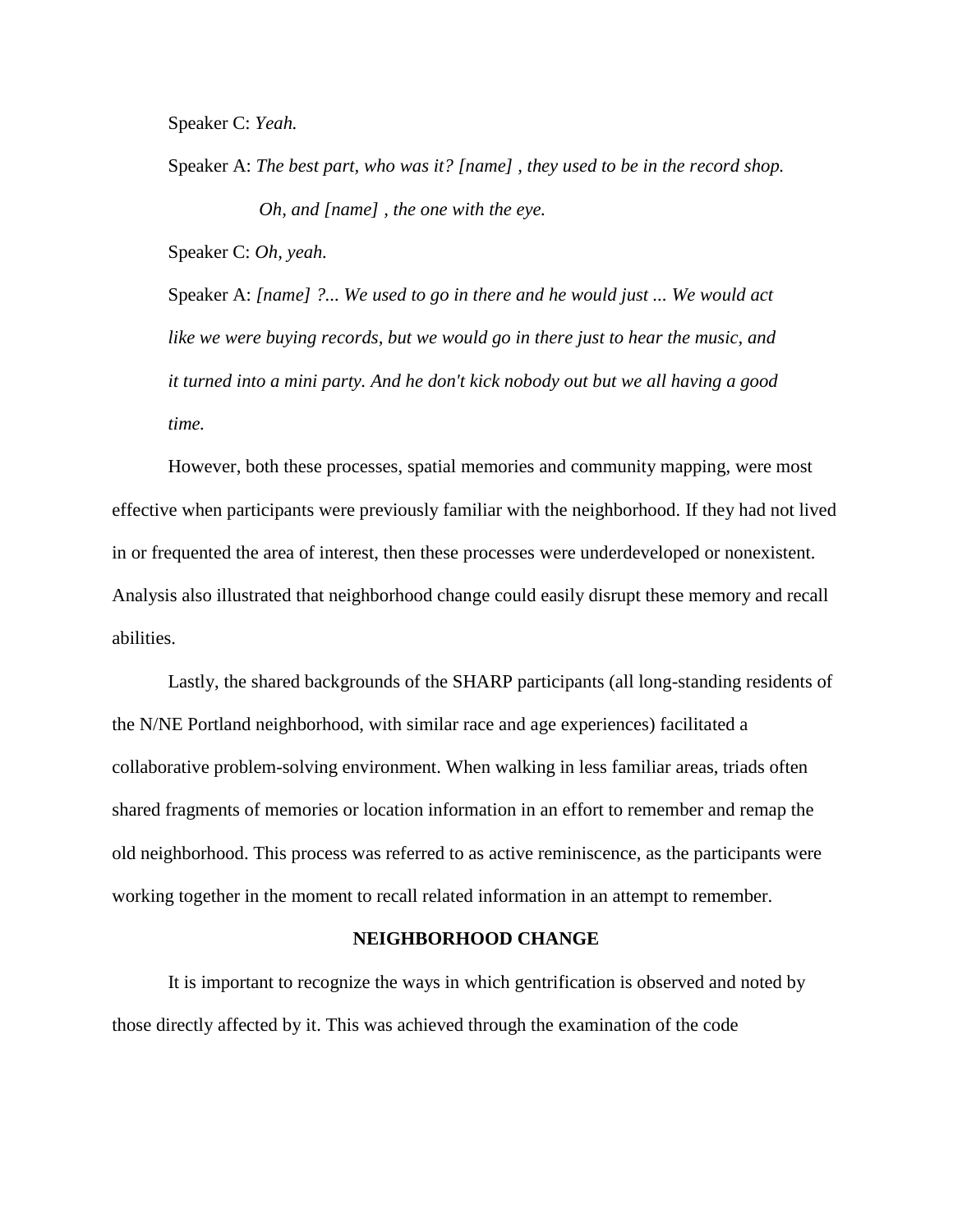'neighborhood change'. Additionally, this code works to illustrate the influence of the 'neighborhood' and 'community', respectively.

# *Identifying change*

While walking along SHARP routes, participants generally first recognized 'neighborhood change' through observable differences in their surroundings. These included changing appearances of houses and building architecture, building and location history (often discussed in terms of former neighborhood establishments that were enjoyed in the past that have since been replaced), and the constant local construction that signals destruction of history. Though participants displayed a general unease and displeasure about business changes and property turnover, there were still places that intrigued participants. Additionally, they acknowledged positive improvements that have occurred in the area (repairs to roads or sidewalks).

A noticeable issue that arose during the walks was a growing frustration about participant's inability to remember certain location information and not being able to map the old neighborhood organization.

Speaker A: *I just don't remember.*

Speaker B: *And that's what happens when the community change. It just erases the whole memory of whatever was here.*

Speaker A: *Right.*

Speaker C: *Right. It's too bad there aren't photos of that.*

Speaker A: *That's the problem with it.*

Speaker B: *Then people age, and they're gone.*

Speaker C: *Right.*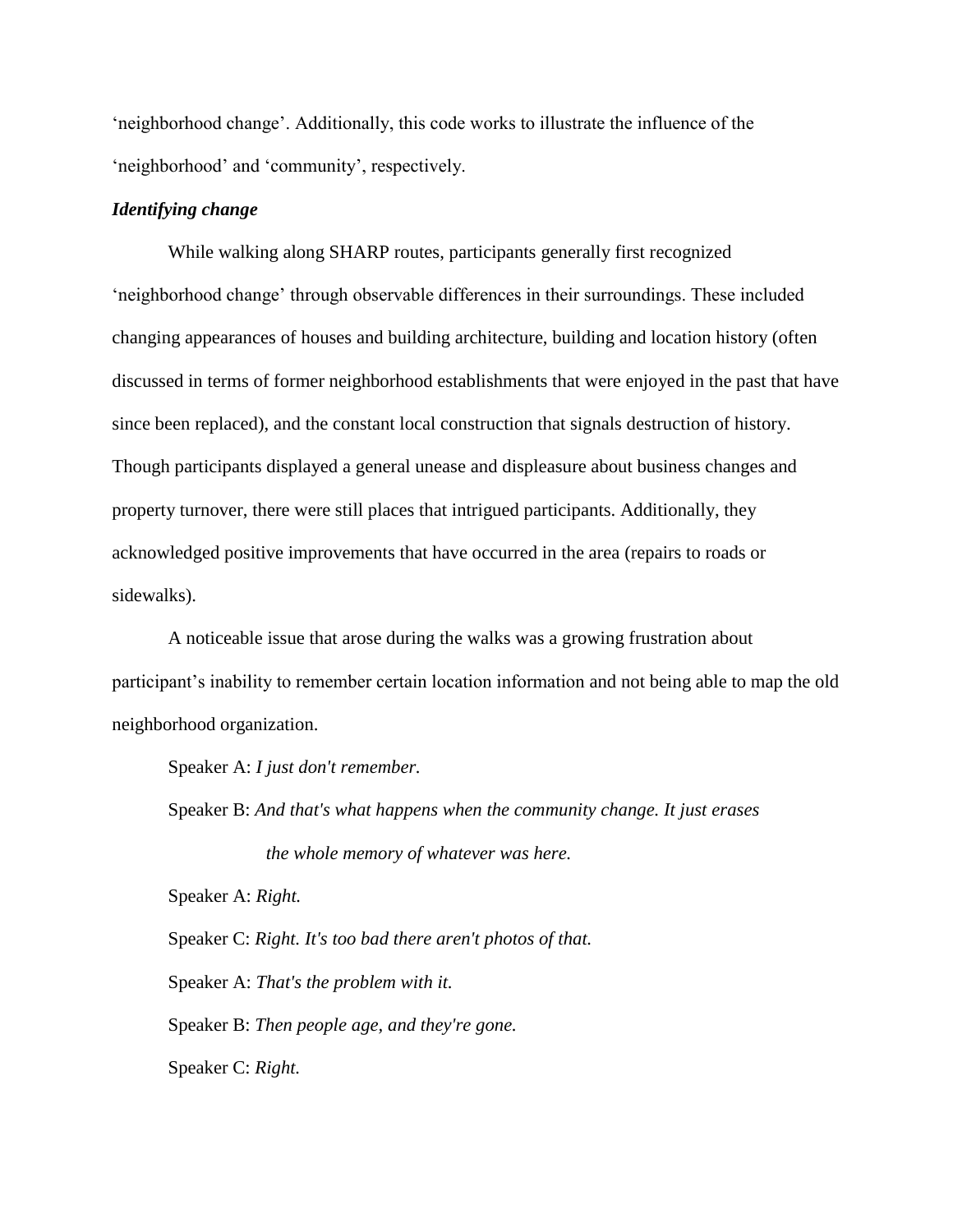This problem was understood to be due to the ongoing and rapid changes that have occurred in recent years. Even when unable to properly map an area, either due to lack of experience in the neighborhood or from the lost history, they were able to identify change through other visual cues such as architecture, color, design and style of nearby houses and businesses. This was a technique utilized by participants to determine if gentrification had reached the area yet. The modern styles and differing color palettes often meant the property had changed hands and was now White-owned, suggesting gentrification. Additionally, these context clues could relate information about the neighborhood broadly. For instance, the more original homes that were still intact, the less gentrification that had affected the neighborhood. Though similar tactics were enforced to evaluate businesses as well, the changing homes were a frequent and upsetting theme. Lastly, some participants were seen to adapt to these lost context clues by utilizing other tools, such as technology/the Internet, social media and people they ran into on the route to try to problem solve.

#### *Displacement and demographics*

Yet another aspect of gentrification discussed by participants was the role of displacement and the resulting change in population size and demographics. In the North and Northeast Portland neighborhoods displacement has been historically facilitated by the processes of redlining and pricing out, in which increased rent forces residents out of the neighborhood. In the area of interest, much of the displaced population has resettled in the East Portland neighborhoods along the edge of the city, allowing a new demographic to take over. The influx of this new group, which is primarily White, younger and of a higher socioeconomic status, facilitates gentrification. This is achieved through a power shift that stems from the change from Black to White home and property ownership. The changes to the neighborhood are viewed as a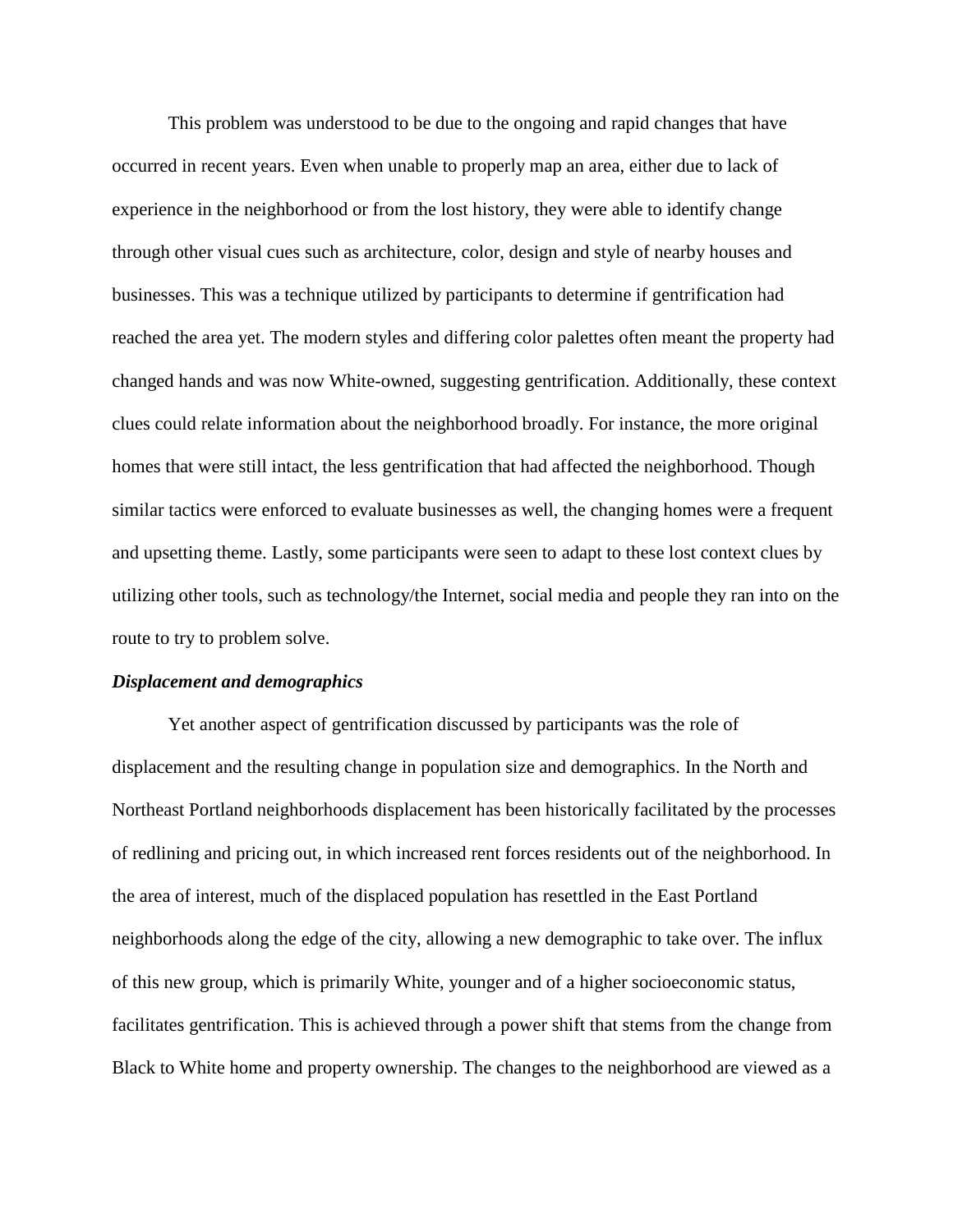capitalist venture targeted at enticing and accommodating this new desired demographic and the increasing population size of the neighborhood. As pointed out by SHARP participants, it then becomes difficult to find certain products and services because local establishments are no longer serving them or their interests.

Additionally, participants spoke about the ways in which they remain active and support the remaining Black community in an effort to counteract continuing neighborhood change. Participants demonstrated a substantial knowledge and history of the changes in the neighborhood. As they walked, many displayed a strong awareness of local establishments that had been lost over the years and updated each other about the businesses currently at risk of being shut down. At an individual-level, we see community activism through participants' past and current attempts to dissuade fellow Black community members from selling their property: as well as, through active participation in neighborhood decisions such as what should be built on newly available land.

# **Discussion**

In order to understand the ways in which the aging Black population is affected by gentrification, we first needed to build an understanding of how the neighborhood and community operates for this specific group. This was a vital first step especially for this population, because culture greatly impacts the creation of Black community. A strong attachment to place can be observed in the long-time residents, whose lives have become deeply ingrained in the neighborhood. Results demonstrated that the concept of community is very important to this group because of the interconnectedness between place (i.e. neighborhood) and the family, friends and fellow community members within it. This is even more significant for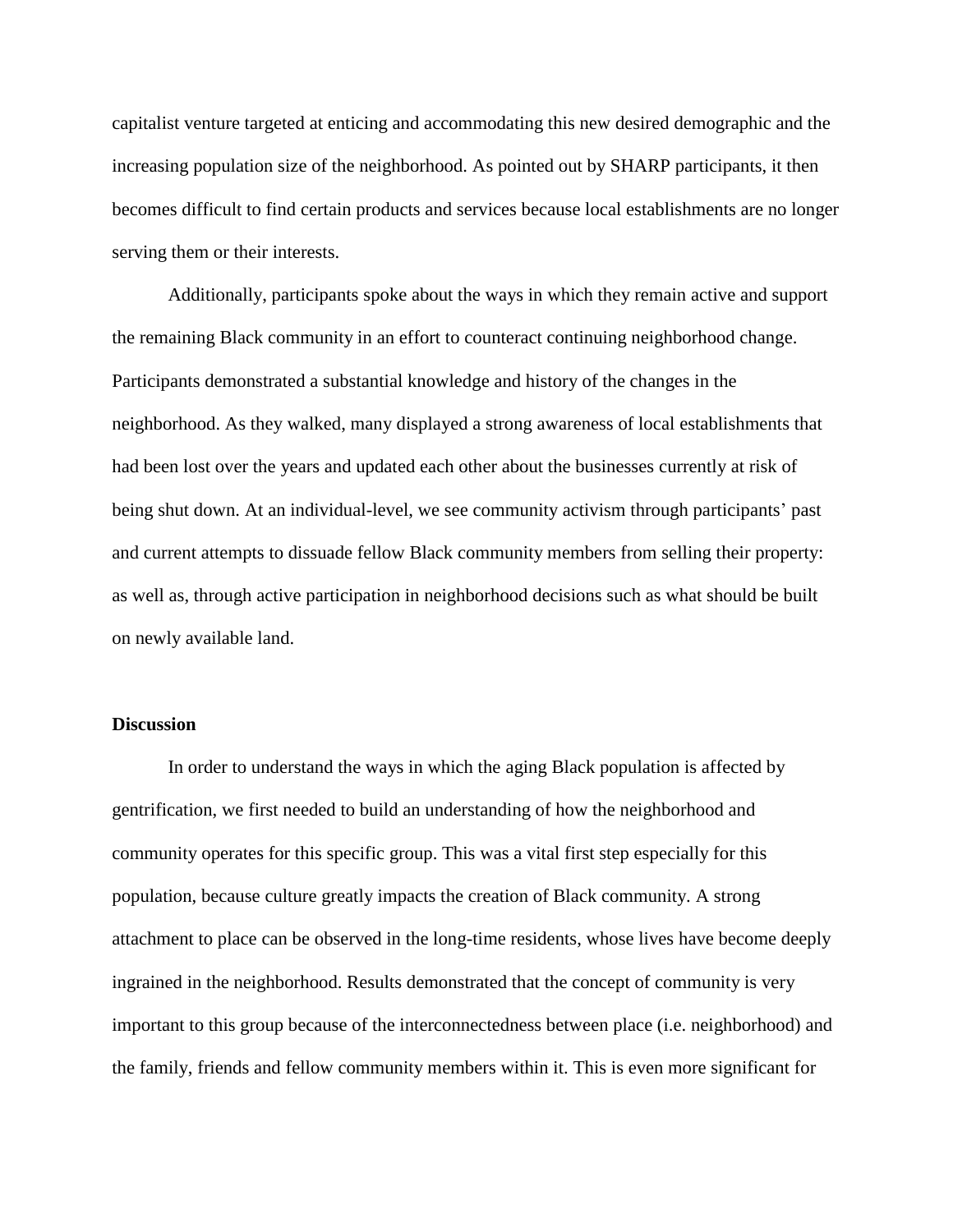this Black community where fellow residents and neighbors often illustrated multigenerational ties and long-standing community networks. Participants who grew up in the area reflected that these familial and communal ties were built on trust and safety, which produced strong networks of support.

With the rampant and pervasive change that has been occurring in the neighborhood, participants disclosed a growing disconnection from the community. This was understood to be the result of the loss of friends and fellow community members who have been displaced, power shifts in property and home ownership which repress the voices of the remaining Black residents, and the overall loss of neighborhood history and character through ongoing visual changes and business closures. Though participants make efforts to remain active and heard in the community amid the constant and pervasive change, stress and bitterness identified during analysis has been linked to unhealthy physical and mental health.

We can see the effect of attachment to place and long-standing community ties in participants' memory processes. The application of one's personal knowledge and history of an area in an attempt to map their surroundings is referred to as community mapping. Community mapping is similar to the psychological theories behind spatial cognition and mental maps (Siegel & White, 1975; Newcombe & Huttenlocher, 2003). However, whereas mental maps work to represent, locate and track physical and geographical layouts, the process of community mapping emphasizes the importance of an individual's attachment to their neighborhood, through the relationship between place and one's personal experiences, memories and interactions with others. The development of these maps has been created and reinforced through daily involvement in the neighborhood over time. However, analysis showed that the processes of gentrification easily disrupt memory processes.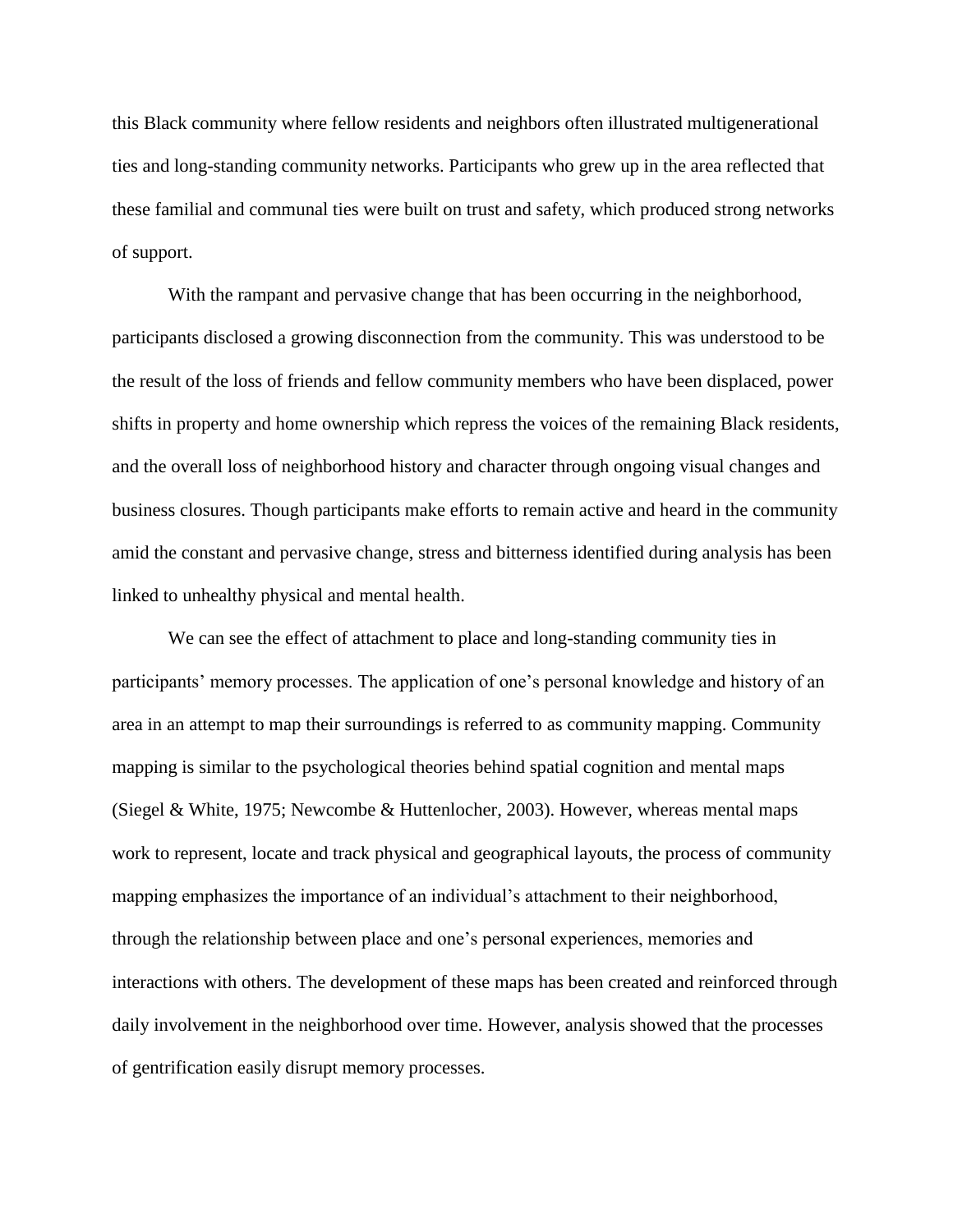Analysis revealed several ways in which gentrification is recognized by the remaining residents. Gentrification appeared to be first observed in the physical changes in the neighborhoods. These changes were identified as arising in the form of new and differing architecture, loss of culturally significant establishments, name changes and constant construction that results in a general reorganization of the neighborhood. The level of widespread change that is witnessed in the area of interest means that the visual clues that participants rely on in order to orient themselves and identify their location, no longer exist and their surroundings become unrecognizable. While walking on SHARP routes, participants expressed irritation and frustration when unable to remember or map the previous organization of the neighborhood. The participants – long-standing community members who either grew up or lived in the area for decades – largely found these instances of change unnecessary and increasingly frustrating, attributing local construction to the destruction of neighborhood history and Black community.

Current research suggests that the older adult populations that age in gentrifying places report higher stress levels and lower overall mental health (Smith, Lehning & Kim, 2018). Rapid and ongoing changes in gentrifying neighborhoods make spatial and geographical positioning difficult for aging adults; and may result in confusion, disorientation and an increased risk of getting lost due to unfamiliar surroundings. In order to cope with or avoid felt experiences of stress and discomfort, individuals may reduce the amount of time they spend out in the changing neighborhood. Decreased interaction with one's environment promotes social isolation and exclusion from the community (Burns, Lavoire & Rose, 2012). Further effects can be seen in decreased exercise and social activity levels, both of which enable advancement of cognitive decline.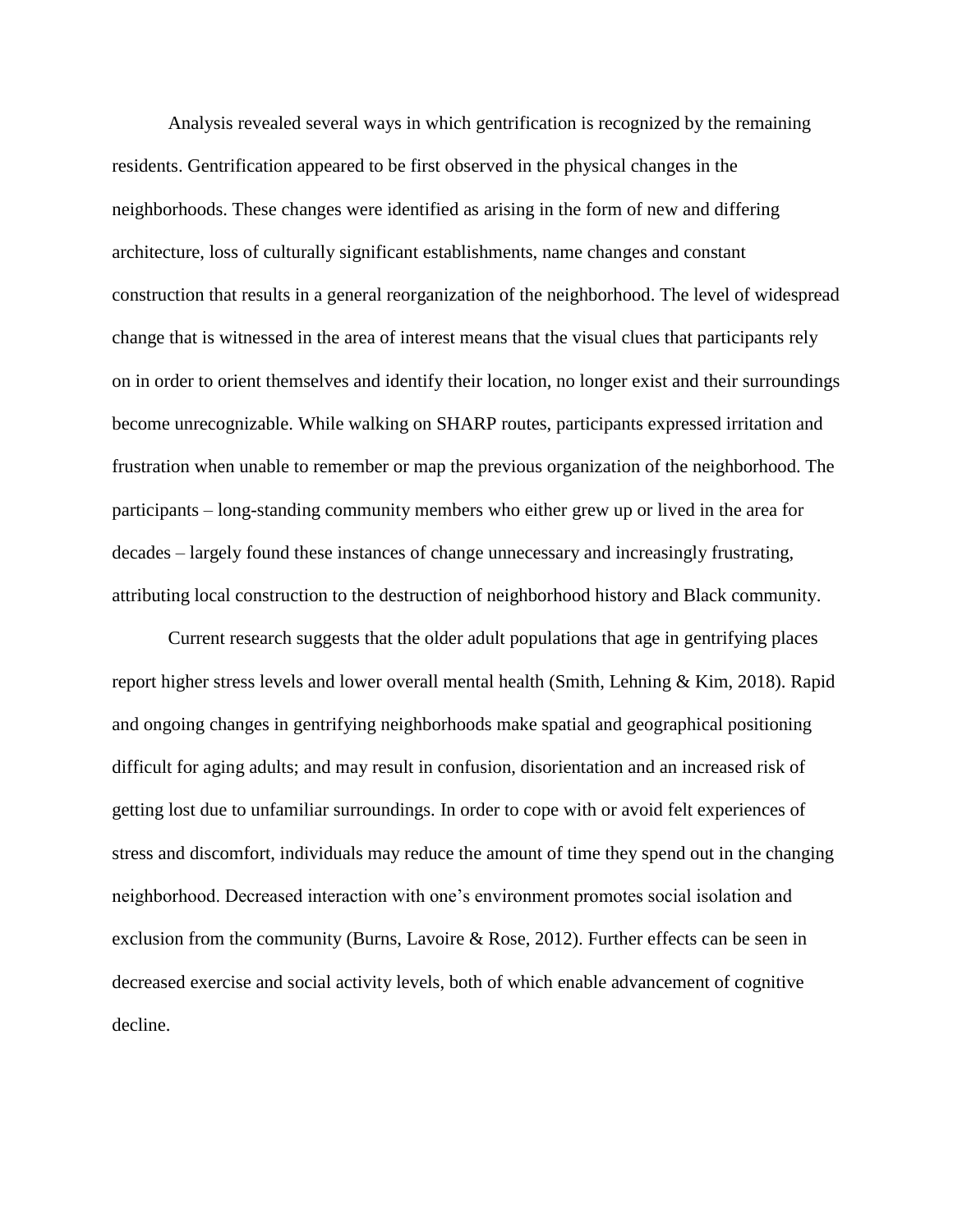Using a model that encourages participation through a culturally celebratory tone, the SHARP program allows participants to reintegrate themselves in the neighborhood in a supportive environment with people who have similar life experiences. In the process, individuals are able to remap and refamiliarize themselves in the changing environment, boosting confidence while increasing physical activity and social engagement.

# **Funding**

This work was supported by generous funding from the Alzheimer's Association Research Grant to Promote Diversity AARGD-17-44365, the Oregon Roybal Center for Aging & Technology (ORCATECH; P30AG024978), the NIA - Layton Aging & Alzheimer's Disease Center (P30 AG008017), and by Cooperative Agreement Number U48DP005006 from the Centers for Disease Control and Prevention. SHARP is administratively supported by the Oregon Prevention Research Center. Student research assistance came from the NIH BUILD EXITO Program. PreSERVE Coalition serves as SHARP's Community Advisory Board.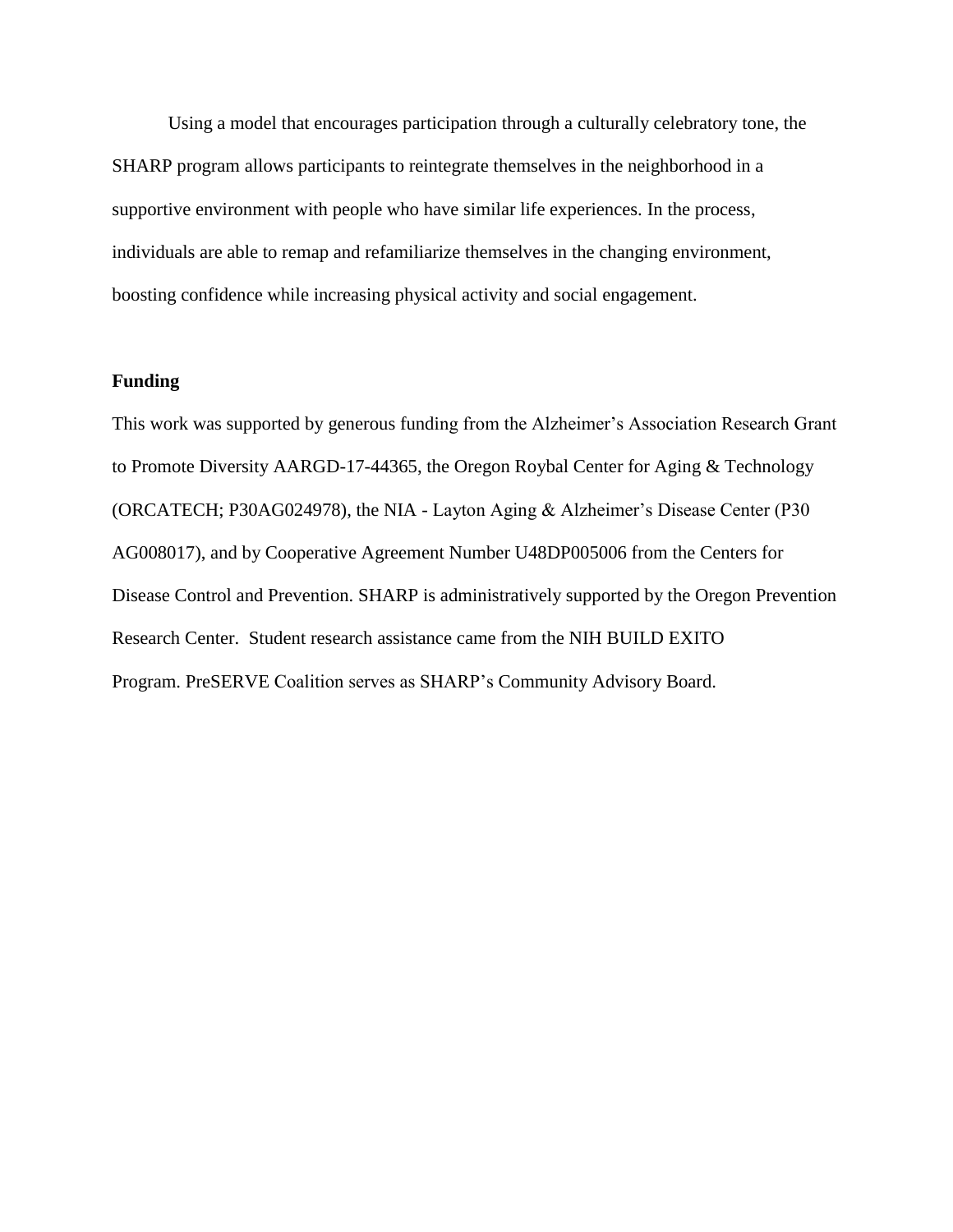# **References**

- Alzheimer's Association (2016). 2016 Alzheimer's disease facts and figures. *Alzheimer's & Dementia*, 12, 459-509.
- Barnes, L. L., Bennett, D. A. (2014). Alzheimer's disease in African Americans: Risk factors and challenges for the future. *National Institute of Health*.
- Burns, V. F., Lavoie, J. P., Rose, D. (2012). Revisiting the Role of Neighborhood Change in Social Exclusion and Inclusion of Older People. *Journal of Aging Research*, 1-12.
- Croff, R. L., Witter IV, P., Walker, M. L., Francois, E., Quinn, C., Riley, T. C., Sharma, N. F., Kaye, J. A. (2018). Things are changing so fast: Integrative technology for preserving cognitive health and community history. *The Gerontologist*, XX, 1-11.
- Croff, R. L. (2017). Sharing History through Active Reminiscence and Photo-imagery (SHARP) Pilot program - with MCI. Protocol.
- Gire, J. T. (2011). Cultural variations in perceptions of aging. In K. D. Keith (Ed.), *Crosscultural psychology: Contemporary themes and perspectives* (pp. 110-129). West Sussex, UK; Malden, MA: Wiley-Blackwell.
- Glaser, B. G., Strauss, A. L. (1968). *The discovery of grounded theory: Strategies for qualitative research.* Hawthorne, NY: Aldine Publishing Company.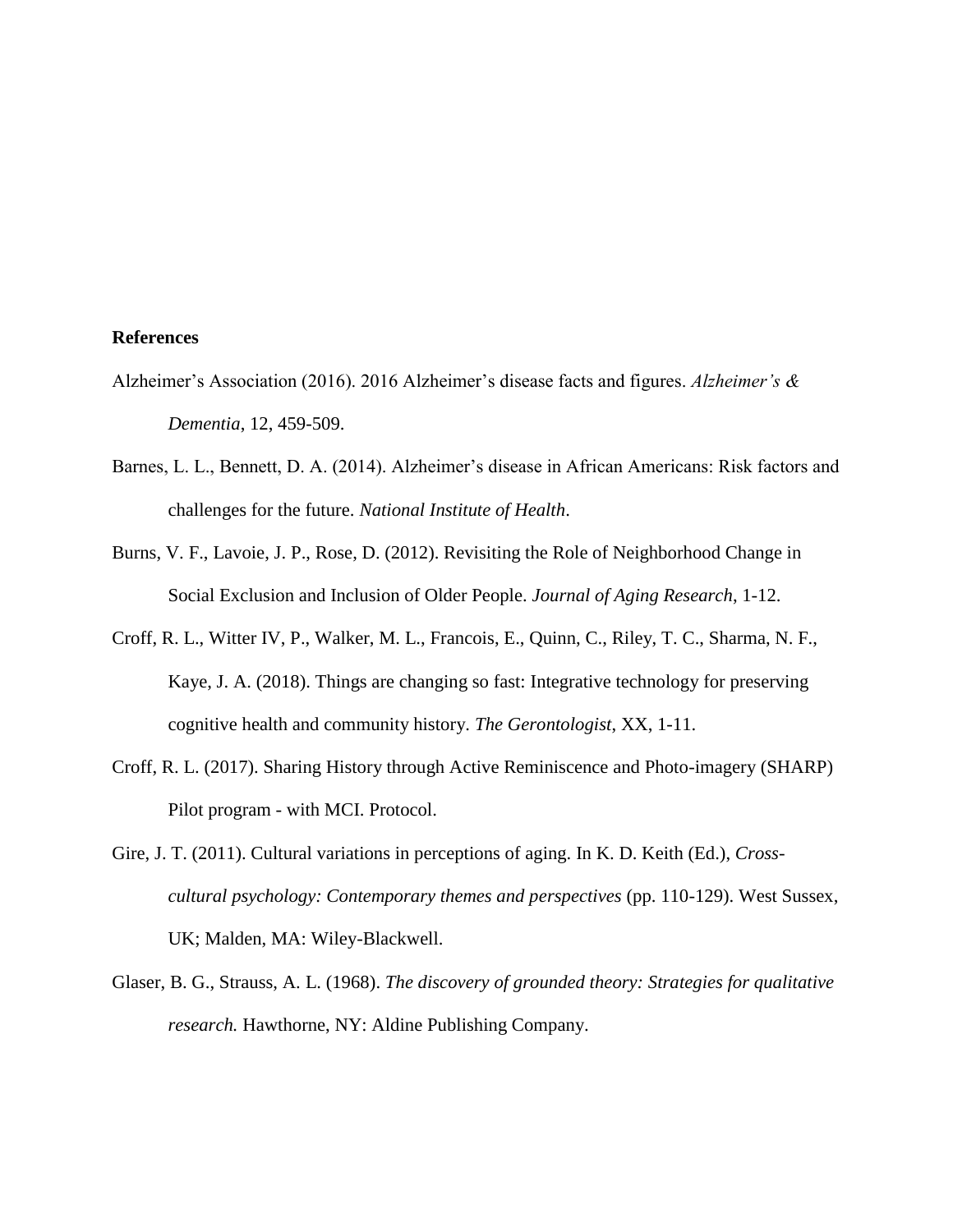- Glaser, B. G. (1992). *Emergence vs. forcing: Basics of grounded theory*. Mill Valley, CA: Sociology Press.
- King, D. B., Cappeliez, P., Canham, S. L., O'Rouke, N. (2017). Functions of reminiscence in later life: Predicting change in the physical and mental health of older adults over time. *Aging & Mental Health*, 1-9.
- Manly, J. J., Mayeux. R. (2004). Critical Perspectives on Racial and Ethnic Differences in Health in Late Life. Washington, D.C. : National Academies Press
- Manly, J. J., Jacobs, D. M, Mayeux, R. (1999). Alzheimer Disease Among Different Ethnic and Racial Groups. In R.D. Terry, R. Katzman, K. L. Bick & S. S. Sisodia (Eds.), Alzheimer Disease (117-132). Philadelphia, PA: Lippincott Williams & Wilkins
- Mays, V. M., Cochran, S. D., Barnes, N. W. (2007). Race, race-based discrimination, and health outcomes among African Americans. *Annual Review of Psychology*, 58, 201-225.
- Newcombe, N. & Huttenlocher, J. (2000). Making space: The development of spatial representation and reasoning. Cambridge, Massachusetts: MIT Press.
- Rosenstock, I. M., Stretcher, V. J., Becker, M. H. (1988). Social learning theory and the Health Belief Model. Health Education Quarterly, 15, 175-183.
- Sayegh, P., Knight, B. G. (2012). Cross-cultural differences in dementia: The sociocultural health belief model. *International Psychogeriatric*, 25(4), 517-530.
- Siegel, A. W. & White, S. H. (1975). The development of spatial representations of large-scale environments. *Advances in Child Development and Behavior*, 10, 9-55.
- Smith, R. J., Lehning, A. J., Kim, K. (2018). Aging in place in gentrifying neighborhoods: Implications for physical and mental health. *The Gerontologist, 58*(1), 26-35.
- United States Census Bureau (2013). American Community Survey (ACS).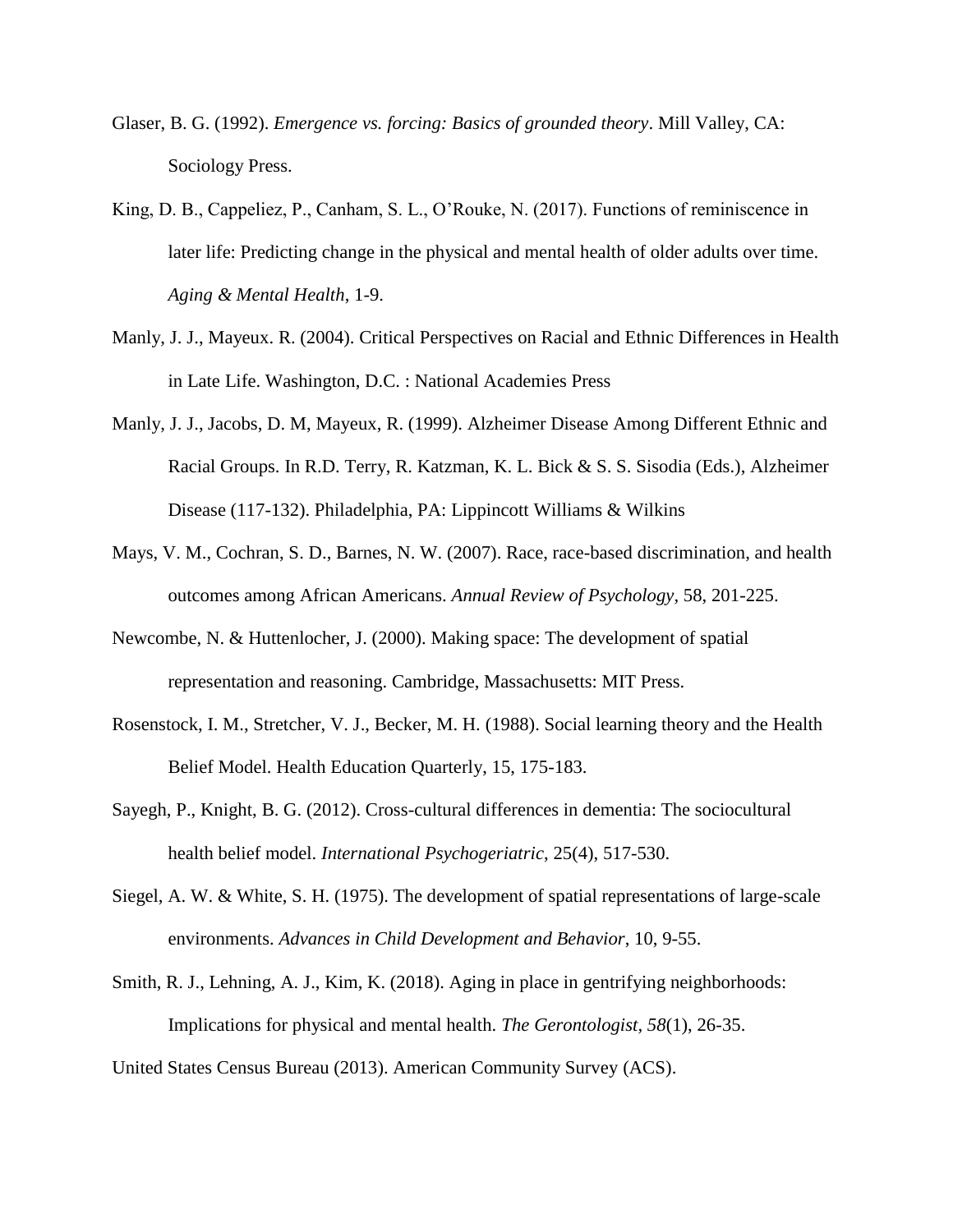Wilson, R. S., Mendes de Leon, C. F., Barnes, L. L., Schneider, J. A., Bienias, J. L, Evans, D. A., Bennett, D. A. (2002). Participation in Cognitively Stimulating Activities and Risk of Incident Alzheimer Disease. *JAMA*, 287(6), 742-748.41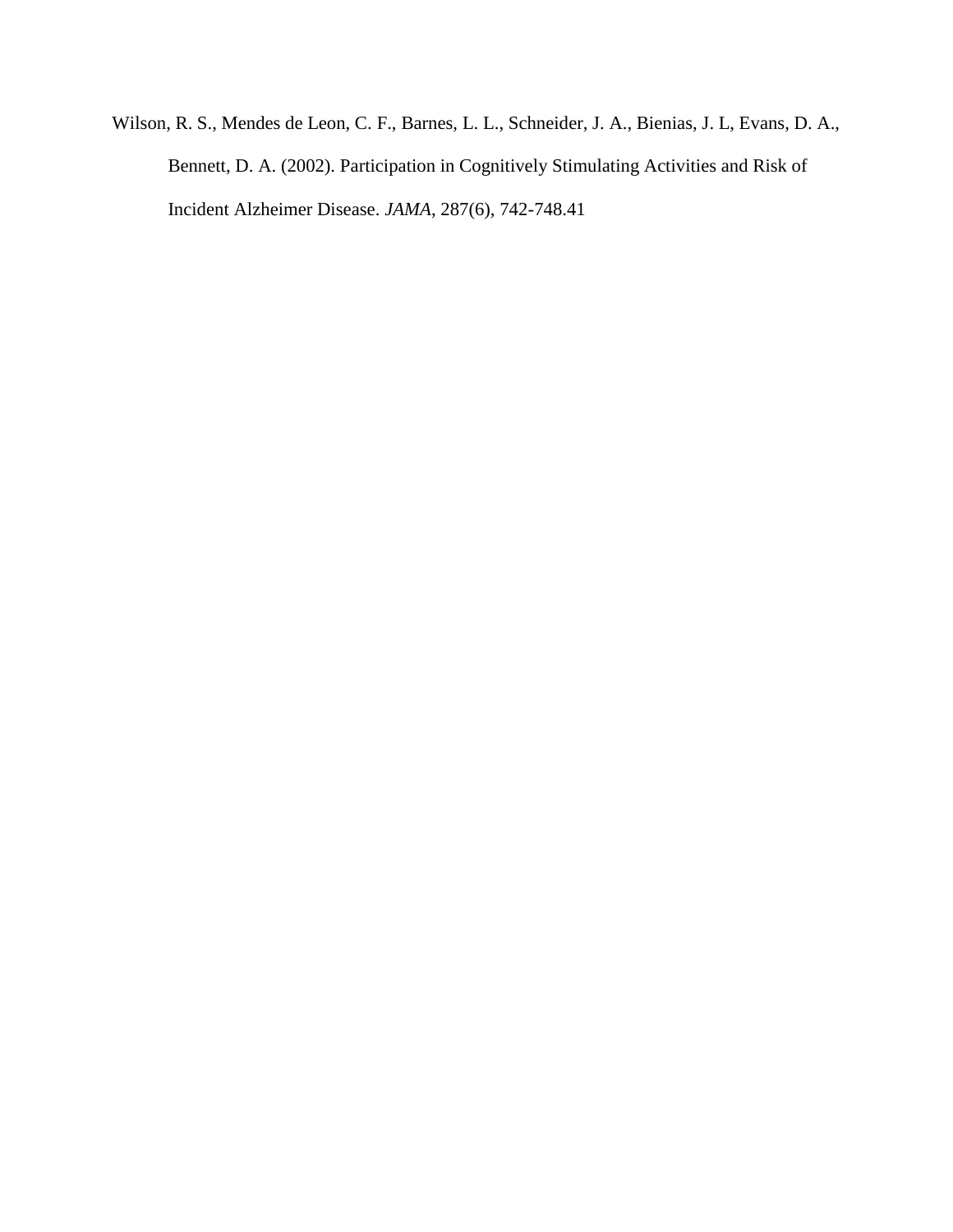| Code                   | <b>Sub-Code</b>                                                                                                                                                                                                                                                                                                                                                                                                                                                     | <b>Code Definition</b>                                                                                                                                                          |
|------------------------|---------------------------------------------------------------------------------------------------------------------------------------------------------------------------------------------------------------------------------------------------------------------------------------------------------------------------------------------------------------------------------------------------------------------------------------------------------------------|---------------------------------------------------------------------------------------------------------------------------------------------------------------------------------|
| Community              | -Community members<br>-Disconnection<br>-Involvement (Volunteering,<br>community projects, community<br>activism)<br>-Multigeneration<br>-Community spaces<br>-Community engagement<br>-Community pride/city pride<br>-Church and community<br>-Black community spaces<br>-SHARP participants                                                                                                                                                                       | Examples that illustrate the<br>sense of community and<br>belongingness created by a<br>combination of the<br>neighborhood and community<br>members and close community<br>ties |
| Neighborhood           | -Activism/engagement<br>-School<br>-Development<br>-Houses<br>-Deviance (crime, drugs, arson,<br>safety)<br>-Community mapping*<br>-Neighbors/neighbor relations<br>-Church<br>-History<br>-Observations of surroundings<br>-Neighborhood establishments<br>-B/W relations in neighborhood<br>-Neighborhood improvements<br>(repairs to roads or sidewalks)<br>-New neighborhood<br>establishments $(+)$<br>-Transportation (public transit,<br>TRIMET, bicyclists) | Examples that discuss the role<br>of neighborhood, general<br>mentions of place and<br>establishments in the<br>neighborhood                                                    |
| Neighborhood<br>change | -Building/location history<br>-Appearance of houses or<br>buildings in the neighborhood<br>-Changing racial demographics<br>& relations<br>-Displacement<br>-Constructions=destructions<br>-Traffic $(-)$<br>-Parking (-)<br>-Increased number of people (-)                                                                                                                                                                                                        | Related to change in the<br>neighborhood                                                                                                                                        |

**Table 1**. Condensed codebook illustrating the 4 central themes emphasized in this study.